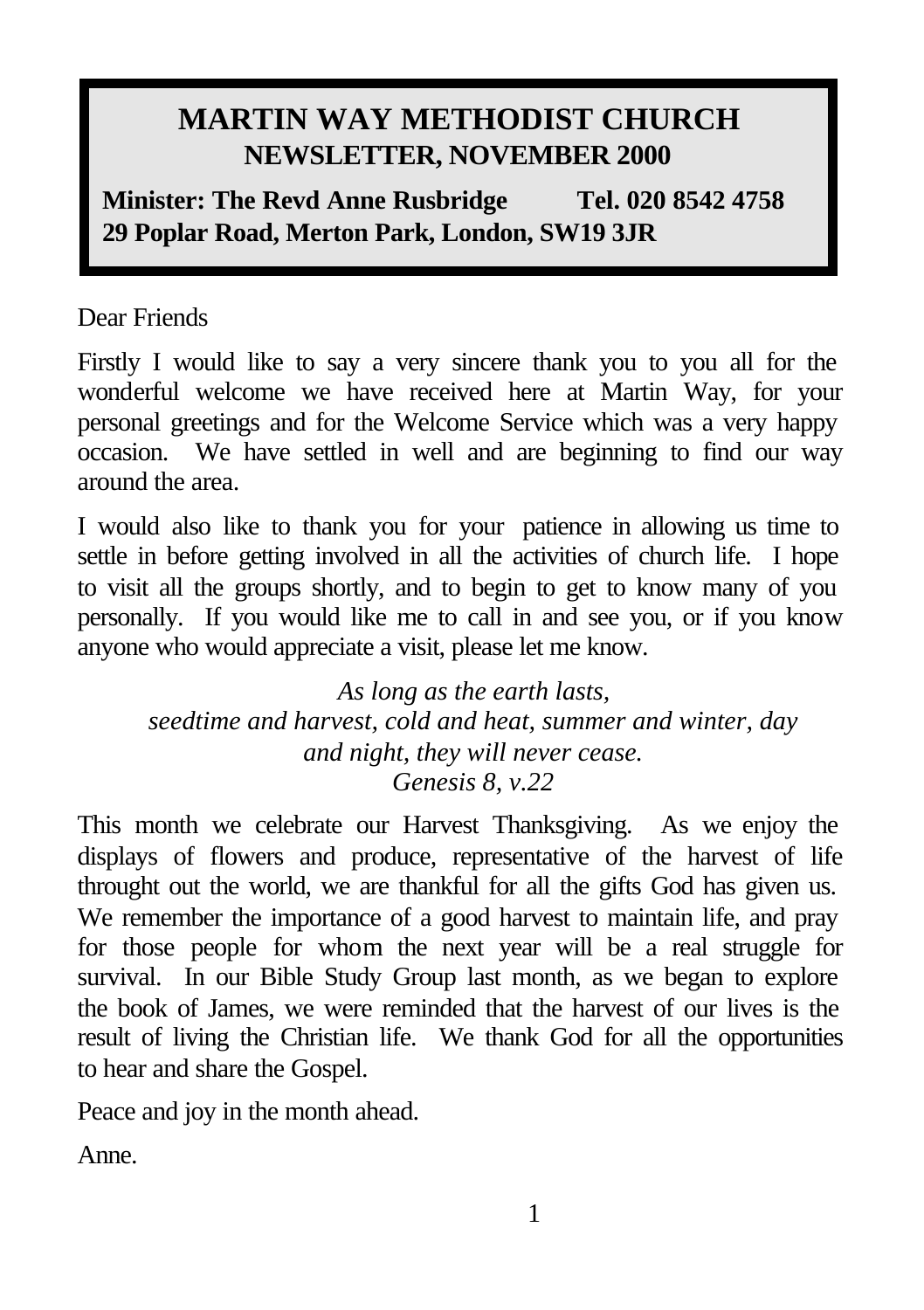### **WELCOME BACK**

It's good to have the monthly newsletter back on a regular basis. I have missed it and I know that others have too. One or two people have been kind enough to say that they have missed the bits I write. That's encouraging because sometimes I wondered whether anyone actually did read them!

As I am away preaching somewhere nearly every Sunday, it's very easy for me to lose touch with what is going on and the newsletter helps to keep me informed. I think I missed out on the last Big Brunch because I did not know the date and devotees of the Big Brunch will know what a tragedy that was! (When's the next one, by the way?)

There's a "sermon" in all this, of course. Soon after my dear wife June died, I came across a sentence which hit me hard at the time and has stayed with me ever since. It was quite simple but, like many seemingly simple things, it provided food for thought. It said "Make the most of what you have while you still have it". What a reminder that is! We take so many things for granted, monthly newsletters included, but how much more are we guilty of taking precious PEOPLE for granted. When I first came upon that sentence I immediately translated it mentally to "Make the most of those you love while you still have them".

Those of us who lived through the last war can remember the time when to have an orange or a banana was a rare treat. (June's mother saved two oranges to give us to take on our honeymoon in September 1948, long after hostilities had ceased!) Nowadays such fruit is easy to come by so we take oranges and bananas for granted like so many other things.

One of the greatest gifts that we can ask God for is a truly thankful heart and above all we should be thankful for those nearest and dearest to us. Make the most of those you love while you still have them.

*Bill Cox*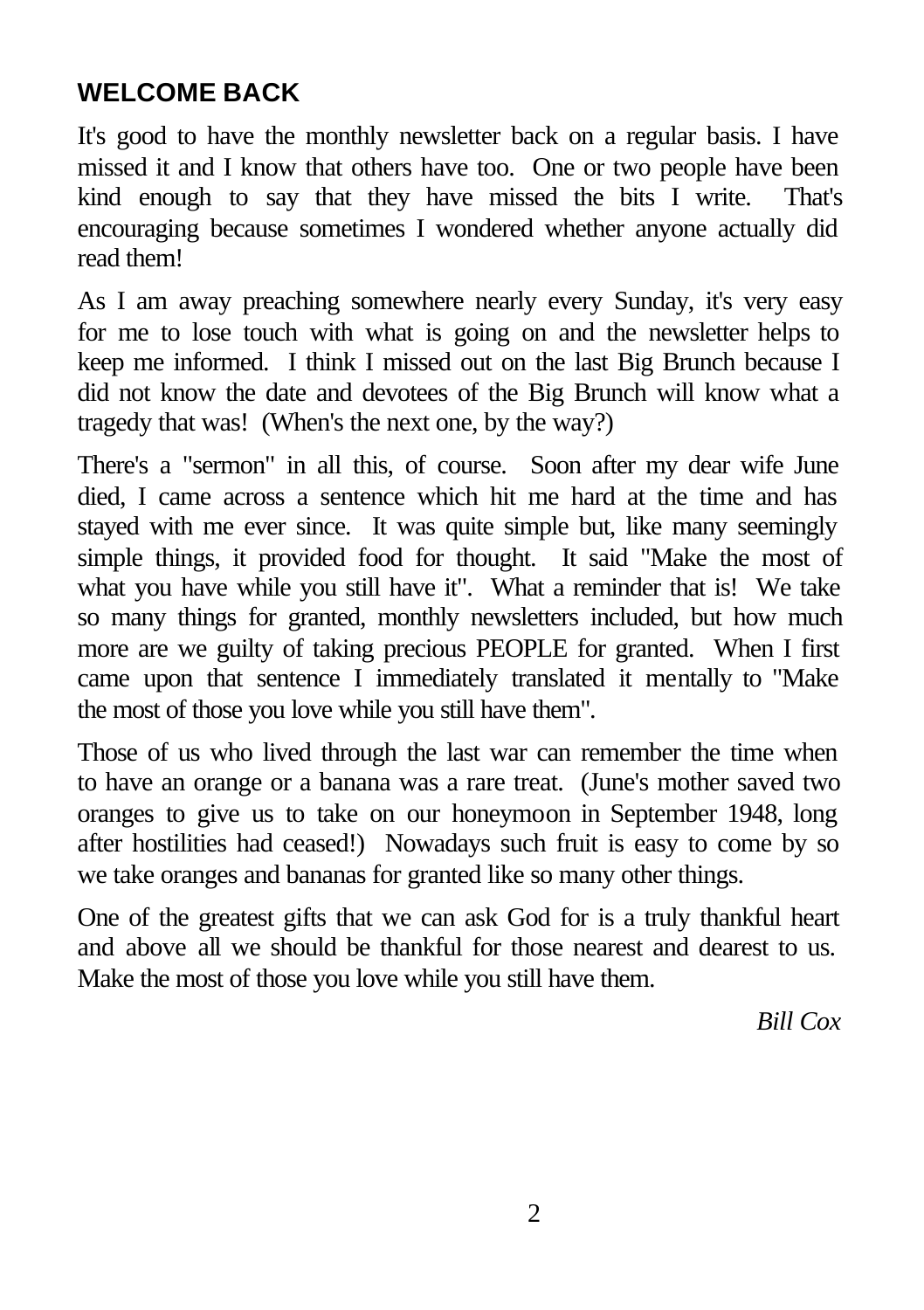#### **BIBLE LANDS**

Copies of the Summer edition of the Society's "Star in the East" magazine are ready for collection in both vestibules for anyone interested, so please help yourselves.

The Annual Meeting in London this year is on 17 October at 12 noon and 6.30pm at Westminster Chapel.

The Society still needs your foreign stamps especially high value, as well as Channel Islands, Isle of Man and all British stamps except ordinary first and second class.

*Mary and Derek Heaton*

#### **CHURCH FAMILY NEWS AND NOTES**

*Jean Butland writes:*

My sincere thanks to my many friends who showered me with flowers, cards, letters, phone calls, visits and prayers during the very painful time with my left leg and my two sessions of hospitalisation over the past four months. It was all very much appreciated. Also thanks to Edie who carried on 'Coffee and Chat' alone!

Congratulations to Olive Martin who celebrated her 90th birthday on 11 September. She would like to say a big thank you to everyone for their cards and good wishes. It was good to see her at the Welcome Tea.

Congratulations also to Beverley and Basil Knight who celebrated their Ruby Wedding anniversary on 3rd September.

Our sympathy to Margaret Bourne whose mother, Ada Miles aged 92, died in September.

*Valerie Rogers writes:*

I would like to thank the many friends who have helped me so much over recent weeks especially enabling me to get to church services and activities. I'm slowly "getting there". I don't know what I would have done without your "helping hands".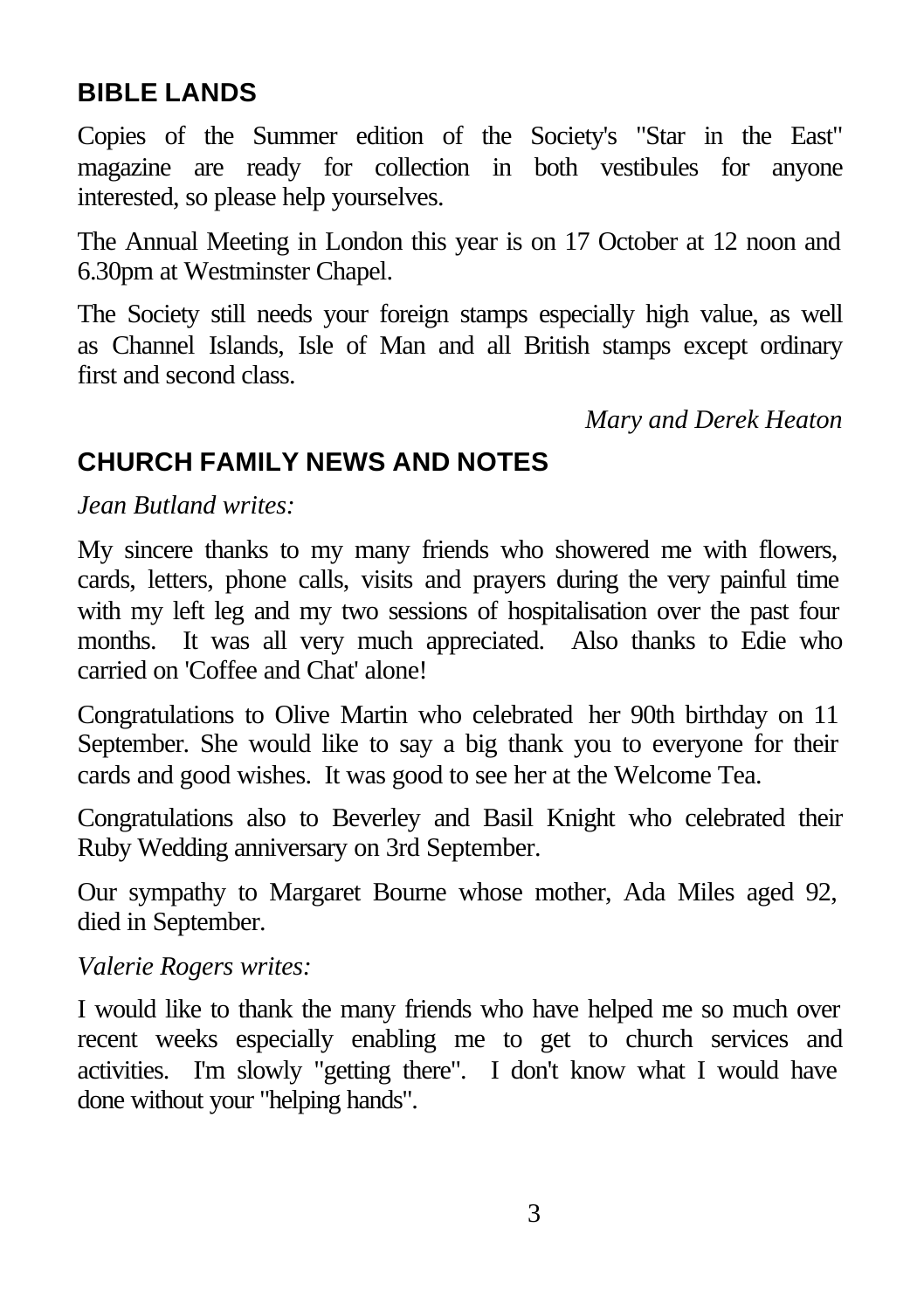### **WORLD MISSION WEEKEND**

Come along to the World Mission event on Saturday 28 October and have fun while raising funds for a good cause. There will be a Bring and Buy, a Raffle and Games for all the family. Snack lunches will be served. From 12 noon to 3pm.

On Sunday the guest speaker at the Morning Service will be Brian Ellis of "Spectacles to Third World Countries" fame who will be talking of his experiences.

## **WOMEN'S SUNDAY: CHOIR**

Would any ladies who would be willing to join the choir for Women's Sunday on 15 October, please come to rehearsals on Mondays 2 and 9 October at 3.45 pm and on Wednesday 4 October at 7.15pm.

### **FROGS CLUB PEDAL PUSH**

On 14 June the church car park was reorganised so that 15 of the Frogs' Club could take part in a Pedal Push for the charity Childline. A good time was had by all and the grand total of £430 was raised for Childline's work.

Items for the next issue of the newsletter (November) should be with the editor, Rosemary Keen, by **Sunday 22 October** at the latest.